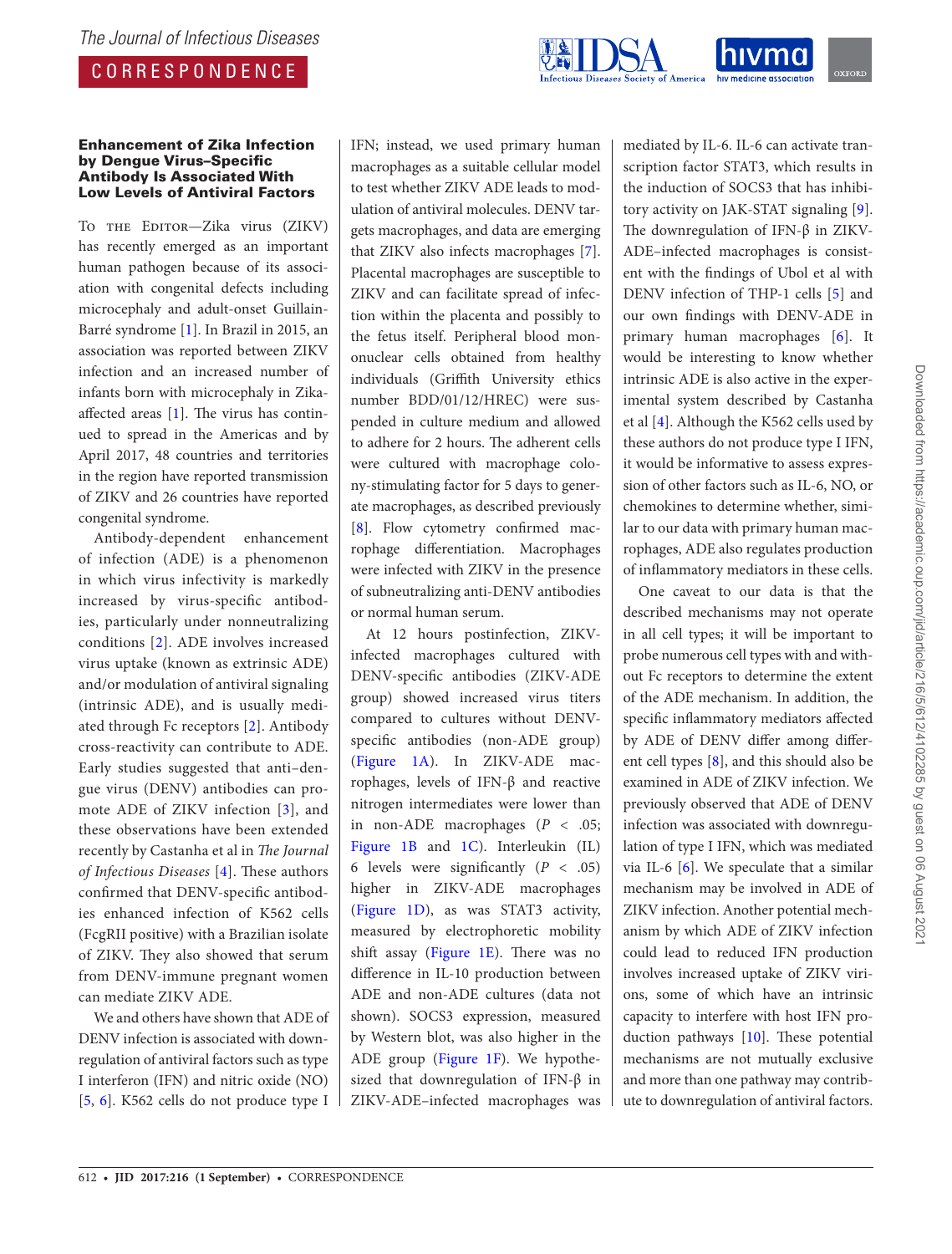

Figure 1. Dengue-immune sera induce antibody-dependent enhancement of infection (ADE) of Zika virus (ZIKV) infection in macrophage and low levels of antiviral factors. Human macrophage monolayers were infected with ZIKV MR 766 at a multiplicity of infection of 1. Prior to infection, the ZIKV inoculum had been incubated at room temperature for 1 hour with dengue virus (DENV)–immune serum (10<sup>-3</sup> dilution, ZIKV-ADE) or normal human serum (10<sup>-3</sup> dilution, non-ADE). After infection, the inoculum was removed and the monolayer was rinsed and replenished with fresh media. A, Virus titers (plaque-forming units [pfu]) were determined by plaque assay using Vero cells at 12 hours postinfection. B–D, Interferon beta (IFN-β), reactive nitrogen intermediates (RNI), and interleukin 6 (IL-6) levels in culture supernatant 12 hours after infection. IFN-β (PBL Assay Science) and IL-6 (R&D Systems) concentrations were determined by enzyme-linked immunosorbent assay according to the manufacturer's instructions. Significant differences in expression are marked with an asterisk (\* $P < 0.05$ ). Data are presented as mean  $\pm$  standard error of the mean. The 2-tailed unpaired Student t test was used to determine statistical significance. Statistical analyses were performed with GraphPad Prism software. E, electrophoretic mobility shift assay analysis of STAT3 in ZIKV-ADE and non-ADE cultures at 12 hours after infection. Nuclear extracts were analyzed for STAT3 homodimer DNA-binding activity. F, Western blot analysis of SOCS3 in ZIKV-ADE and non-ADE cultures at 12 hours after infection. Cell lysates were probed by Western blotting with antibodies specific to SOCS3 (Cell Signaling). The control was α-actin expression, detected with an anti-α actin antibody (Santa Cruz Biotechnology).

### **Notes**

**Financial support.** This study was supported by the Australian National Health and Medical Research Council (NHMRC) to S. M. (grant number APP1079086). S. M. is the recipient of an NHMRC Senior Research Fellowship (grant number APP1059167).

**Potential conflicts of interest.** All authors: No reported conflicts of interest. All authors have submitted the ICMJE Form for Disclosure of Potential Conflicts of Interest. Conflicts that the editors consider relevant to the content of the manuscript have been disclosed.

## **Linda Hueston,<sup>1</sup> Ruben Ramirez,<sup>2</sup> and Suresh Mahalingam<sup>3</sup>**

<sup>1</sup>Arbovirus Emerging Disease Unit, Centre for Infectious Diseases and Microbiology Laboratory Services and The Institute for

Clinical Pathology and Medical Research (CIDMLS-ICPMR), Westmead Hospital, New South Wales; <sup>2</sup> Faculty of Applied Science, University of Canberra, Australian Capital Territory; and <sup>3</sup>Emerging Viruses and Inflammation Research Group, Institute for Glycomics, Griffith University, Gold Coast, Queensland, Australia

## **References**

- 1. Krauer F, Riesen M, Reveiz L, et al; WHO Zika Causality Working Group. Zika virus infection as a cause of congenital brain abnormalities and Guillain-Barré syndrome: systematic review. PLoS Med **2017**; 14:e1002203.
- 2. Halstead SB, Mahalingam S, Marovich MA, Ubol S, Mosser DM. Intrinsic antibody-dependent enhancement of microbial infection in macrophages: disease regulation by immune complexes. Lancet Infect Dis **2010**; 10:712–22.
- 3. Fagbami AH, Halstead SB, Marchette NJ, Larsen K. Cross-infection enhancement among African flaviviruses by immune mouse ascitic fluids. Cytobios **1987**; 49:49–55.
- 4. Castanha PMS, Nascimento EJM, Braga C, et al. Dengue virus-specific antibodies enhance Brazilian Zika virus infection. J Infect Dis **2017**; 215:781–5.
- 5. Ubol S, Phuklia W, Kalayanarooj S, Modhiran N. Mechanisms of immune evasion induced by a complex of dengue virus and preexisting enhancing antibodies. J Infect Dis **2010**; 201:923–35.
- 6. Rolph MS, Zaid A, Rulli NE, Mahalingam S. Downregulation of interferon-β in antibody-dependent enhancement of dengue viral infections of human macrophages is dependent on interleukin-6. J Infect Dis **2011**; 204:489–91.